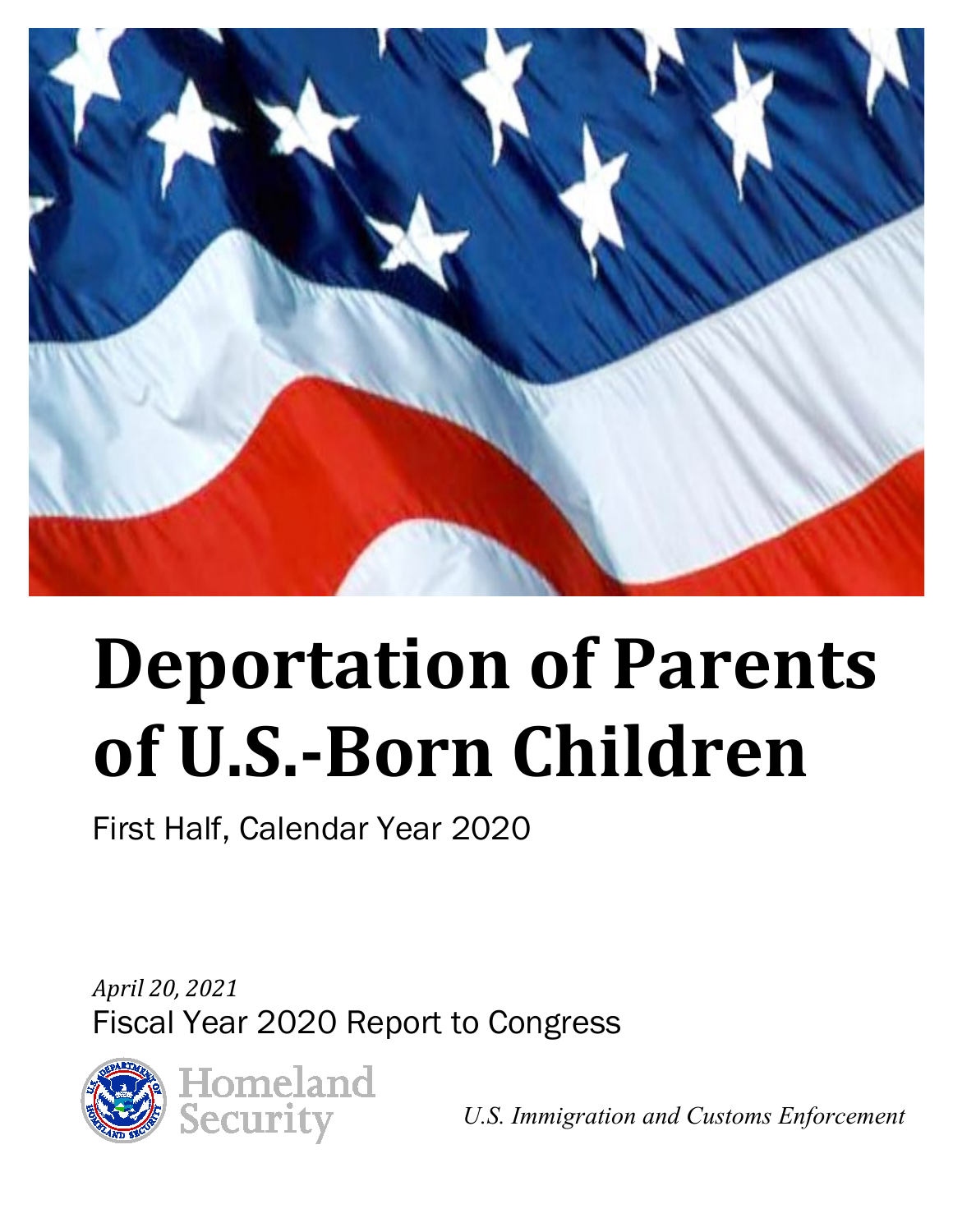#### **Message from the Acting Director**

April 20, 2021

I am pleased to present the following report, "Deportation of Parents of U.S.-Bom Children," for the first half of calendar year 2020, which has been prepared by U.S. Immigration and Customs Enforcement.

This report was compiled in response to language in House Report 116-180 and Senate Report 116-125, which accompany the Fiscal Year 2020 Department of Homeland Security Appropriations Act (P.L. 116-93).



This report is being provided to the following Members of Congress:

The Honorable Lucille Roybal-Allard Chairman, House Appropriations Subcommittee on Homeland Security

The Honorable Chuck Fleischmann Ranking Member, House Appropriations Subcommittee on Homeland Security

The Honorable Chris Murphy Chair, Senate Appropriations Subcommittee on Homeland Security

The Honorable Shelley Moore Capito Ranking Member, Senate Appropriations Subcommittee on Homeland Security

Inquiries related to this report may be directed to me at (202) 732-3000.

Sincerely,

Tae D. Johnson

Acting Director U.S. Immigration and Customs Enforcement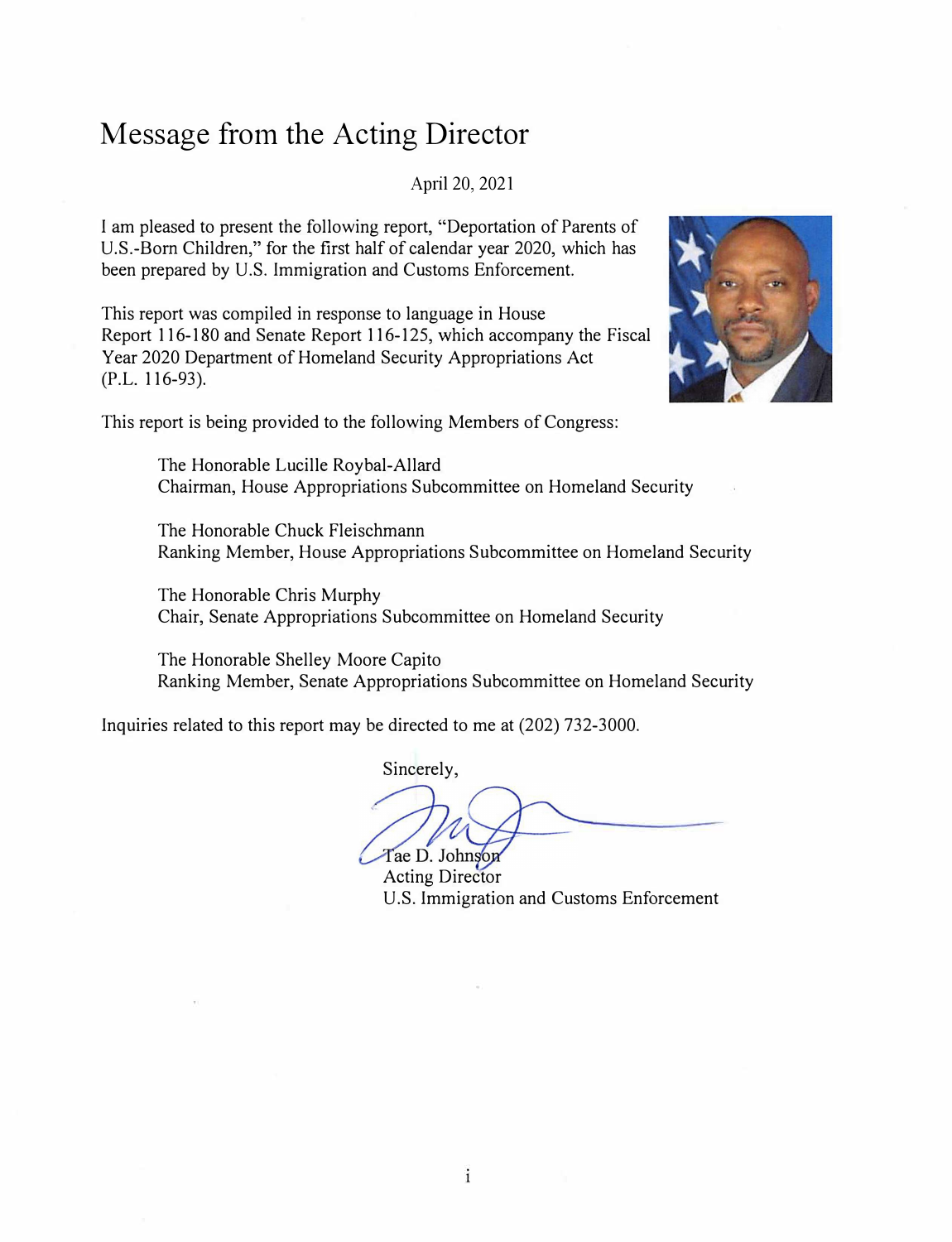

### Deportation of Parents of U.S.-Born Children First Half, Calendar Year 2020

### **Table of Contents**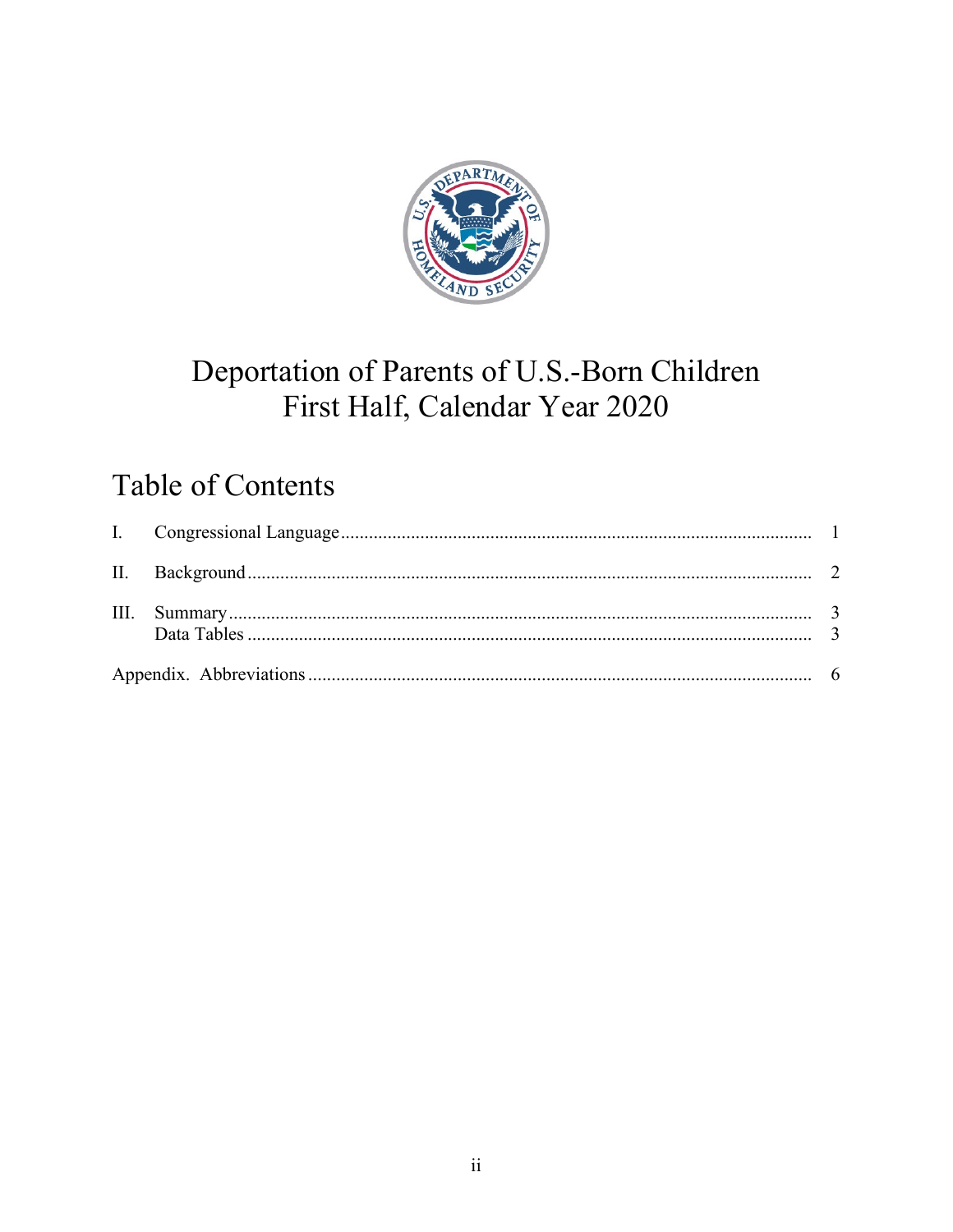#### <span id="page-3-0"></span>I. Congressional Language

This document responds to the language in House Report 116-180 and Senate Report 116-125, which accompany the Fiscal Year 2020 Department of Homeland Security Appropriations Act (P.L. 116-93)*.* 

House Report 116-180 states:

*Reporting on Removals.*—The Department shall continue to submit data on the deportation of parents of U.S.-born children semiannually, as in prior years … .

Senate Report 116-125 states:

*Public Reporting of Operational Statistics.*—The Committee continues its requirement that the Department submit quarterly Border Security Status reports and data on the deportation of the parents of U.S.-born children semiannually, as in prior years.

Senate Report 116-125 further states:

*Deportation of Parents of U.S. Citizen Children.*—The Committee continues its requirement that the Department submit data on the deportation of parents of U.S. citizen children semiannually, as in prior years.

This report covers data for the first half of calendar year (CY) 2020, from January 1, 2020, through June 30, 2020 and predates the current change in administration and present policy changes and priorities.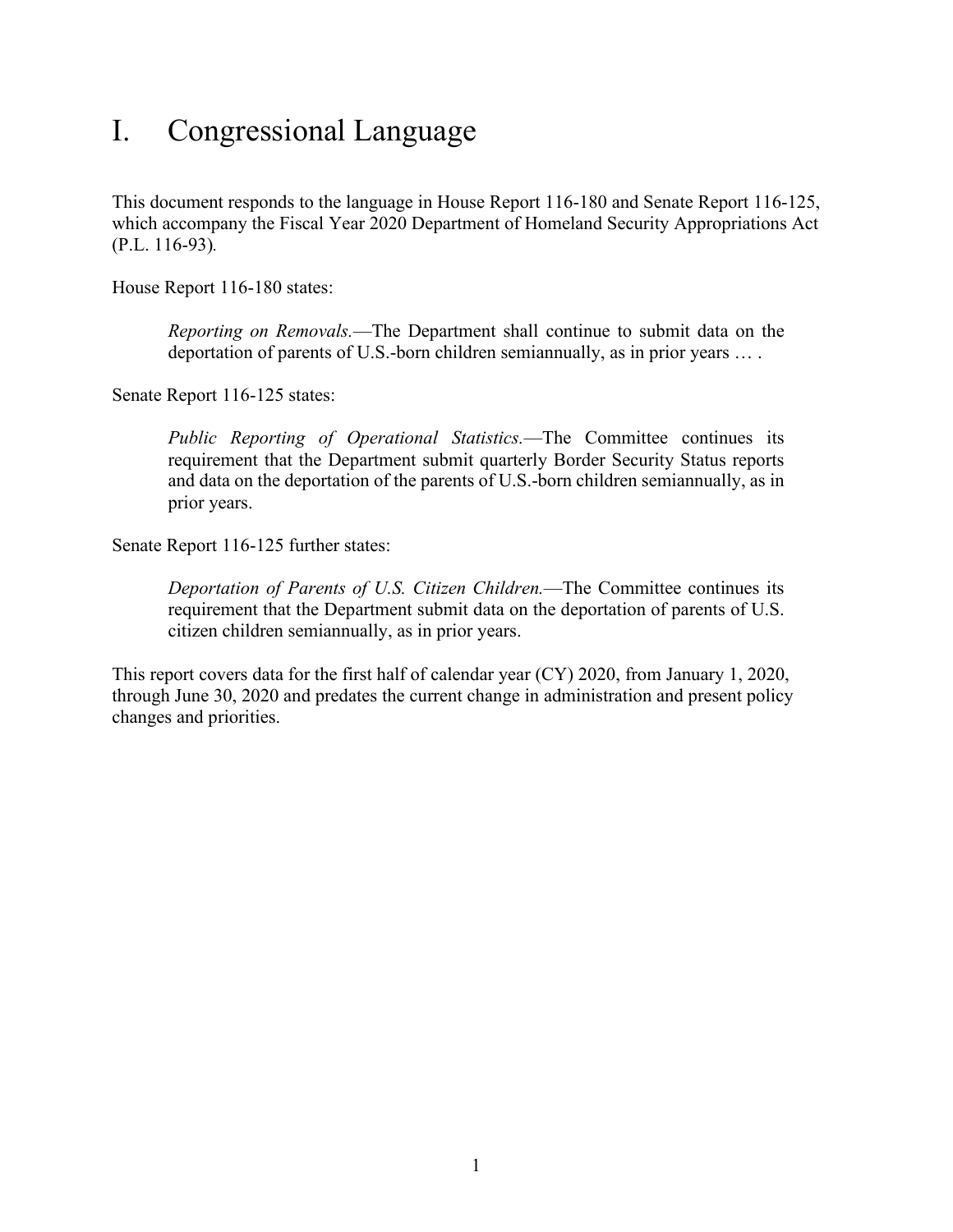#### <span id="page-4-0"></span>II. Background

 Nation's immigration laws. They do this by identifying and arresting removable noncitizens; making enforcement decisions, and continues to collaborate and to consult with its U.S. Immigration and Customs Enforcement (ICE) is responsible for enforcing federal laws that govern customs, trade, and immigration in order to promote homeland security and public safety. ICE Enforcement and Removal Operations (ERO) officers are charged with enforcing the detaining, releasing on bond, or placing apprehended removable noncitizens on supervised release, including alternatives to detention, as appropriate; and removing noncitizens from the United States. To ensure the national security and public safety of the United States and the faithful execution of the immigration laws, ERO officers can take enforcement action against any removable noncitizen who is in the United States in violation of an immigration law and who is encountered in the course of the officers' duties. ICE takes into account numerous factors when intergovernmental partners to assess existing immigration enforcement practices.

 Enforcement Case Tracking System (ENFORCE) Alien Removal Module (EARM) for analytical This report was compiled using the ICE Integrated Decision Support reporting tool, a method used for obtaining operational data from the Enforcement Integrated Database and from the and reporting purposes. ENFORCE provides a standardized way for field offices to generate regular reports of detained primary caretakers and provides ICE personnel with the ability to monitor individual cases. Similar to prior reports submitted to Congress, the raw data are extracted from the ICE systems of record and are analyzed manually to achieve accurate and consistent reporting. As noted, the policies and priorities cited reflect those in place during the first half of CY 2020, January 1, 2020, through June 30, 2020.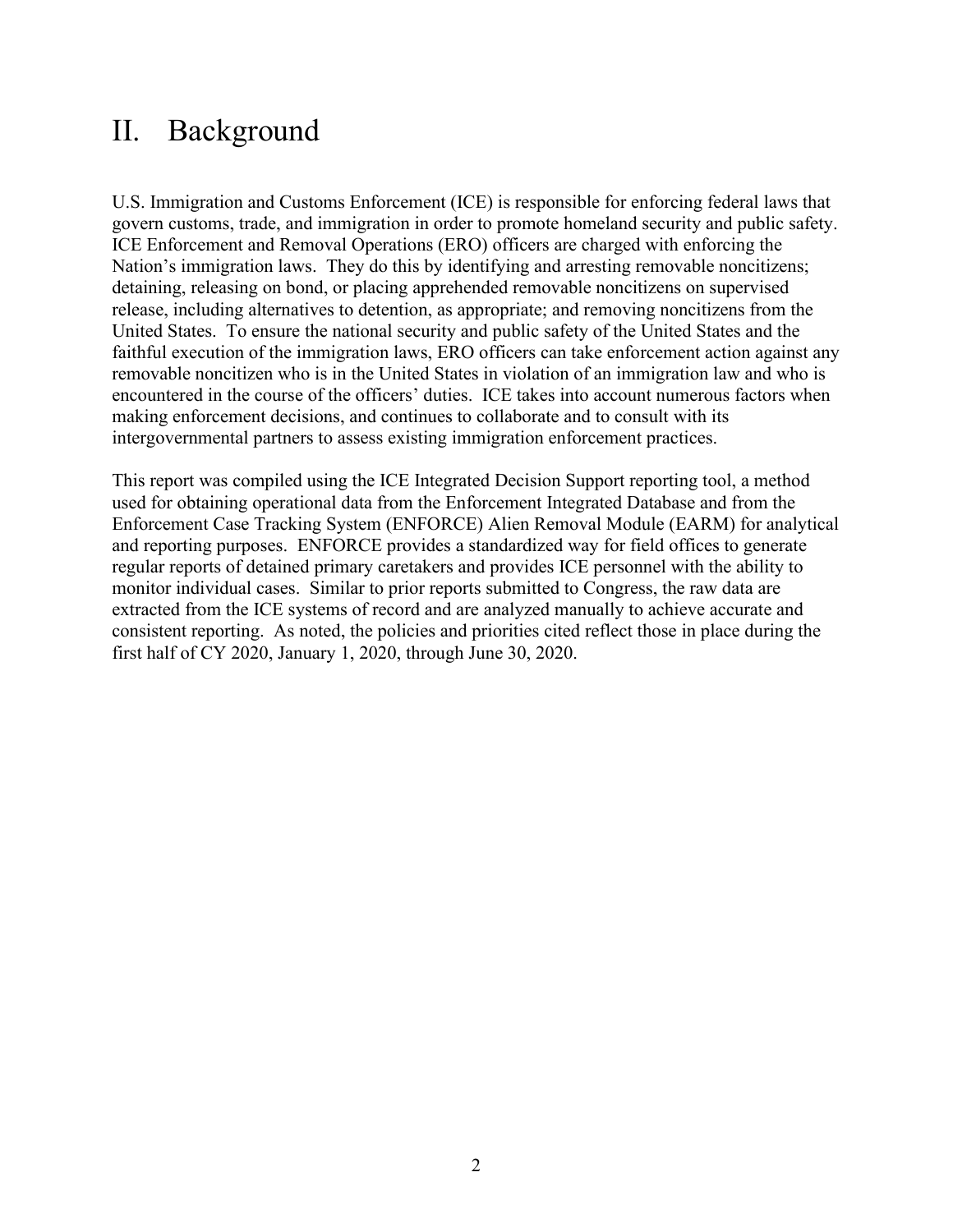#### <span id="page-5-0"></span>III. Summary

The data provided in this report are based on a reporting period of January 1, 2020, through June 30, 2020 and predates the current change in administration and present policy changes and priorities.

During the reporting period, ICE:

- one U.S.-born child; • Sought orders of removal in the cases of 8,114 noncitizens who claimed to have at least
- U.S.-born child; and • Obtained 3,036 final orders of removal for noncitizens who claimed to have at least one
- Removed 9,172 noncitizens who claimed to have at least one U.S.-born child.

 The ICE areas of responsibility (AOR) in which the most final orders were obtained for and Phoenix (193). The agency that apprehended the most noncitizens for whom final orders noncitizens who claimed to have at least one U.S.-born child were Dallas (291), Atlanta (284), were obtained, and who claimed to have at least one U.S.-born child, was ICE with 2,665 noncitizens, followed by U.S. Customs and Border Protection (CBP) with 371 noncitizens. The highest number of final orders obtained was for inadmissible noncitizens (of which there were 2,145), followed by deportable noncitizens (of which there were 685).

#### <span id="page-5-1"></span>Data Tables

The number of final removal orders sought or obtained by ICE:

| Table A. Final Removal Orders Sought <sup>1</sup> for<br><b>Noncitizens Who Claim to Have U.S.-born Children</b> |             |       |
|------------------------------------------------------------------------------------------------------------------|-------------|-------|
| CY 2020, Q1                                                                                                      | CY 2020, Q2 | Total |
| 6,666                                                                                                            | 1,448       | 8.114 |

<span id="page-5-2"></span> to Appear. The numbers within each calendar year and quarter are based on the noncitizen's apprehension date. <sup>1</sup> Final Orders Sought are identified as the following Processing Dispositions: Administrative Deportation, Expedited Removal (I-860), Expedited Removal Limited Review, Expedited Removal with Credible Fear, Notice to Appear Detained, Notice to Appear Released, Warrant of Arrest/Order to Show Cause, and Warrant of Arrest/Notice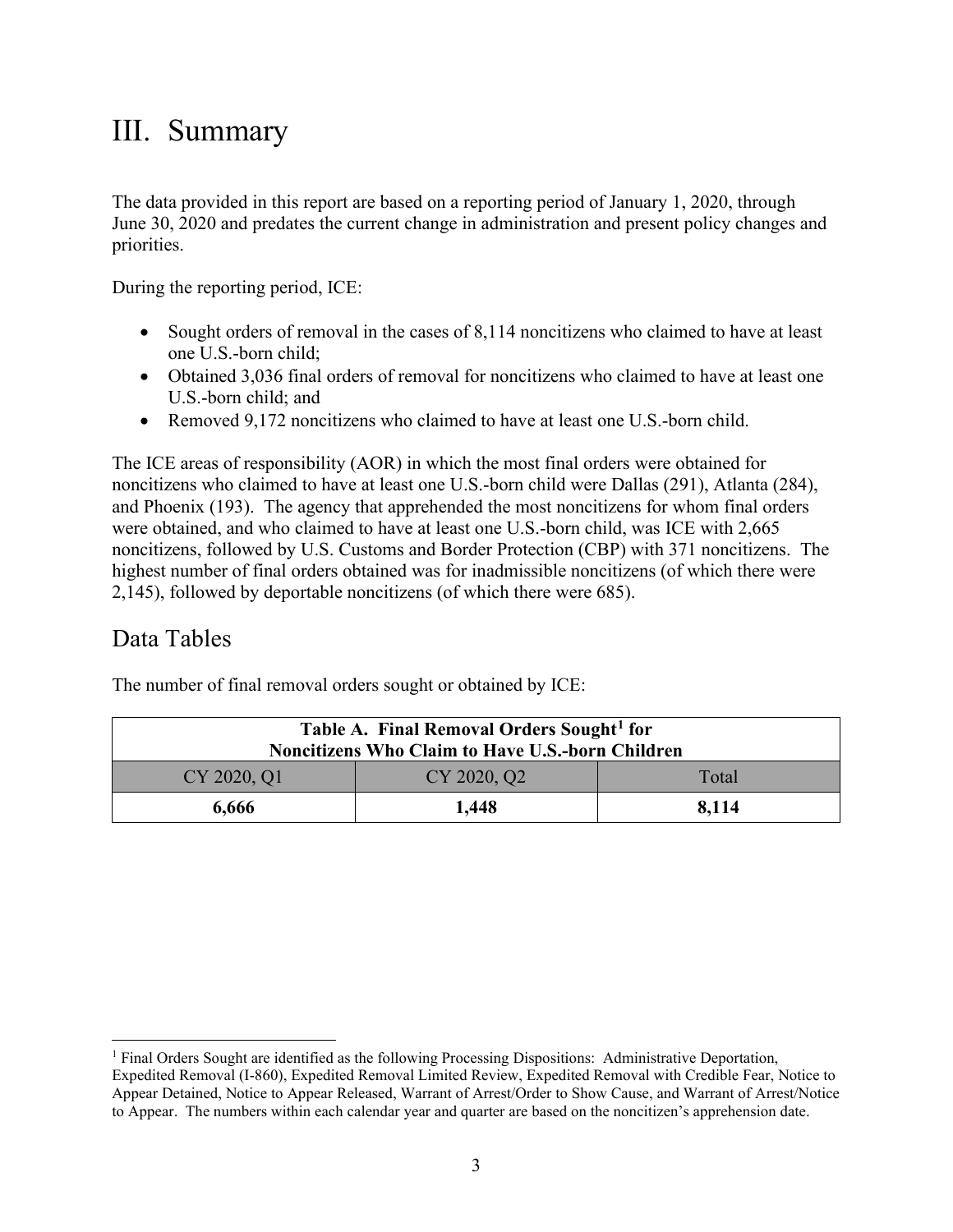| <b>Table B. Final Orders Obtained for</b><br>Noncitizens Who Claim to Have U.S.-born Children by AOR |                    |                |              |
|------------------------------------------------------------------------------------------------------|--------------------|----------------|--------------|
| Area of Responsibility <sup>2</sup>                                                                  | <b>CY 2020, Q1</b> | CY 2020, Q2    | <b>Total</b> |
| Atlanta                                                                                              | 180                | 104            | 284          |
| Baltimore                                                                                            | 17                 | 3              | 20           |
| <b>Boston</b>                                                                                        | 44                 | 18             | 62           |
| <b>Buffalo</b>                                                                                       | 11                 | $\overline{3}$ | 14           |
| Chicago                                                                                              | 77                 | 61             | 138          |
| Dallas                                                                                               | 200                | 91             | 291          |
| Denver                                                                                               | 71                 | 69             | 140          |
| Detroit                                                                                              | 100                | 50             | 150          |
| El Paso                                                                                              | 75                 | 18             | 93           |
| Houston                                                                                              | 121                | 70             | 191          |
| Los Angeles                                                                                          | 83                 | 33             | 116          |
| Miami                                                                                                | 125                | 66             | 191          |
| New Orleans                                                                                          | 78                 | 60             | 138          |
| New York City                                                                                        | 37                 | 13             | 50           |
| Newark                                                                                               | 28                 | 13             | 41           |
| Philadelphia                                                                                         | 28                 | 11             | 39           |
| Phoenix                                                                                              | 149                | 44             | 193          |
| Salt Lake City                                                                                       | 99                 | 58             | 157          |
| San Antonio                                                                                          | 91                 | 75             | 166          |
| San Diego                                                                                            | 32                 | 17             | 49           |
| San Francisco                                                                                        | 72                 | 19             | 91           |
| Seattle                                                                                              | 98                 | 59             | 157          |
| St. Paul                                                                                             | 130                | 62             | 192          |
| Washington                                                                                           | 51                 | 22             | 73           |
| HQ                                                                                                   | $\boldsymbol{0}$   | $\overline{0}$ | $\theta$     |
| <b>Total</b>                                                                                         | 1,997              | 1,039          | 3,036        |

| <b>Table C. Final Orders Obtained for</b><br>Noncitizens Who Claim to Have U.S.-born Children by Type |             |             |              |
|-------------------------------------------------------------------------------------------------------|-------------|-------------|--------------|
| <b>Type</b>                                                                                           | CY 2020, Q1 | CY 2020, Q2 | <b>Total</b> |
| Deportable                                                                                            | 417         | 268         | 685          |
| Inadmissible                                                                                          | 1,423       | 722         | 2,145        |
| Inadmissible – Expedited Removal (ER)                                                                 | 157         | 49          | 206          |
| Others                                                                                                |             |             |              |
| <b>Total</b>                                                                                          | 1.997       | 1,039       | 3,036        |

<span id="page-6-0"></span> in the system of record for the time that the final order was issued, then the latest AOR for that case is based on the noncitizen's last known address.<br>4 <sup>2</sup> The AOR listed in this column is the AOR in which the final order was issued. If AOR information is not present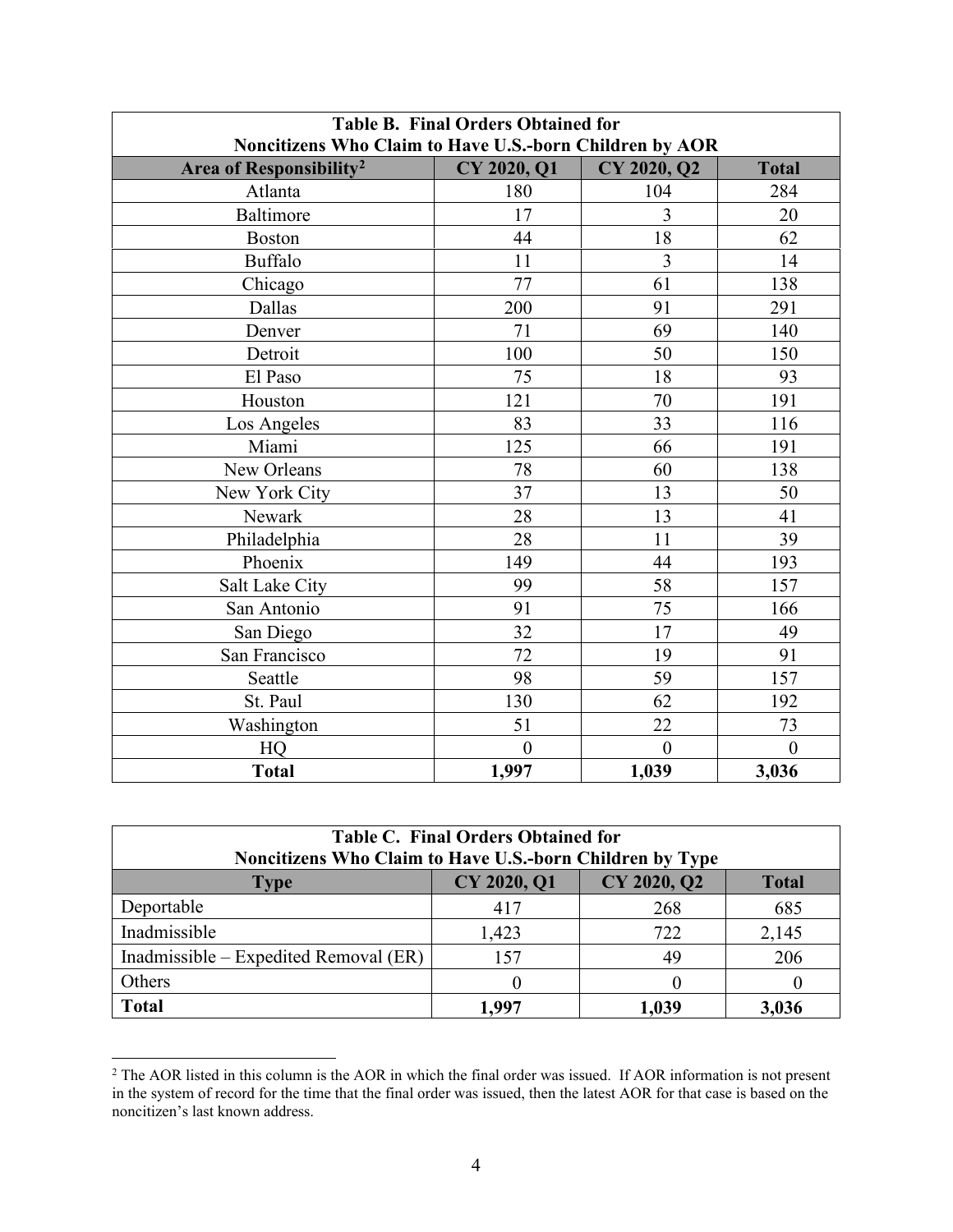| <b>Table D. Final Orders Obtained for</b><br>Noncitizens Who Claim to Have U.S.-born Children by Arresting Agency |             |             |              |
|-------------------------------------------------------------------------------------------------------------------|-------------|-------------|--------------|
| <b>Arresting Agency<sup>3</sup></b>                                                                               | CY 2020, Q1 | CY 2020, Q2 | <b>Total</b> |
| ICE                                                                                                               | 1,708       | 957         | 2,665        |
| <b>CBP</b>                                                                                                        | 289         | 82          | 371          |
| <b>Total</b>                                                                                                      | 1.997       | 1,039       | 3,036        |

 final order of removal (within the calendar year half). However, if this information is unavailable in the system of record, the Initial Case Encounter or Apprehension event is used. Note: All final order statistics are derived from ICE programs and/or contributing DHS Components, which attribute all cases back to the program and/or component of the officer who processed the latest arrest prior to the

| Table E. Number of Removals <sup>4</sup> of<br>Noncitizens Who Claim to Have U.S.-born Children by Type |             |             |              |
|---------------------------------------------------------------------------------------------------------|-------------|-------------|--------------|
| <b>Type</b>                                                                                             | CY 2020, Q1 | CY 2020, Q2 | <b>Total</b> |
| Deportation/Removal                                                                                     | 3,267       | 1,986       | 5,253        |
| Inadmissible                                                                                            | 2,280       | 1,229       | 3,509        |
| Inadmissible $-ER$                                                                                      | 241         | 82          | 323          |
| Others                                                                                                  | 47          | 40          | 87           |
| <b>Total</b>                                                                                            | 5,835       | 3,337       | 9,172        |

 Note: Fiscal Year Data Lag/Case Closure Lag occurs when a noncitizen is removed physically in a given month, month that the noncitizen was removed, and is reported in the next fiscal year's removals. This will result in a but the case is not closed in EARM until the subsequent fiscal year, after the data are locked. Because the data from the previous fiscal year are locked, the removal is recorded in the month that the case was closed versus the higher number of recorded removals in a fiscal year than actual departures.

<span id="page-7-0"></span> Nonuser Fee Investigations, HSI Criminal Arrest Only, and Intelligence. The ICE Arresting Agency also includes initialization, only where the users' programs were not updated at the time of the data run. The CBP Arresting <sup>3</sup> The ICE Arresting Agency includes the following ERO and Homeland Security Investigations (HSI) Arresting Agency programs: 287(g) Program, Alternatives to Detention, ERO Criminal Alien Program, Detained Docket Control, Detention and Deportation, Law Enforcement Area Response Unit, Mobile Criminal Alien Team, Nondetained Docket Control, Juvenile, Fugitive Operations, Violent Criminal Alien Section, Joint Criminal Alien Response Team, Probation and Parole, Quick Response Team, User Fee Investigations, Joint Terrorism Task Force, the Default program area for interface records and the Password Issuance and Control System Default value for user Agency includes the following programs: Border Patrol, Inspections, Inspections - Air, Inspections - Land, and

<span id="page-7-1"></span> June 1, 2013, who are not detained by ERO. CBP should be contacted for those statistics. "Other" Removals include: Voluntary Departure - Unexpired and Unextended Departure Period; Voluntary Departure - Extended <sup>4</sup> ICE removals include returns. Returns include Voluntary Returns (VR), Voluntary Departures, and Withdrawals under Docket Control. ICE removals include aliens processed for ER or VR that are turned over to ERO for detention. Border Patrol primarily processes aliens for ER who are not detained by ERO, and those for VR after Departure Period; Expired Voluntary Departure Period - Referred to Investigations; Crewmen, Stowaways, S-Visa Holders, and 235(c) cases; Historical Category for system migration only; Relief Granted - Extended Voluntary Departure; and Voluntary Return under Safeguards.